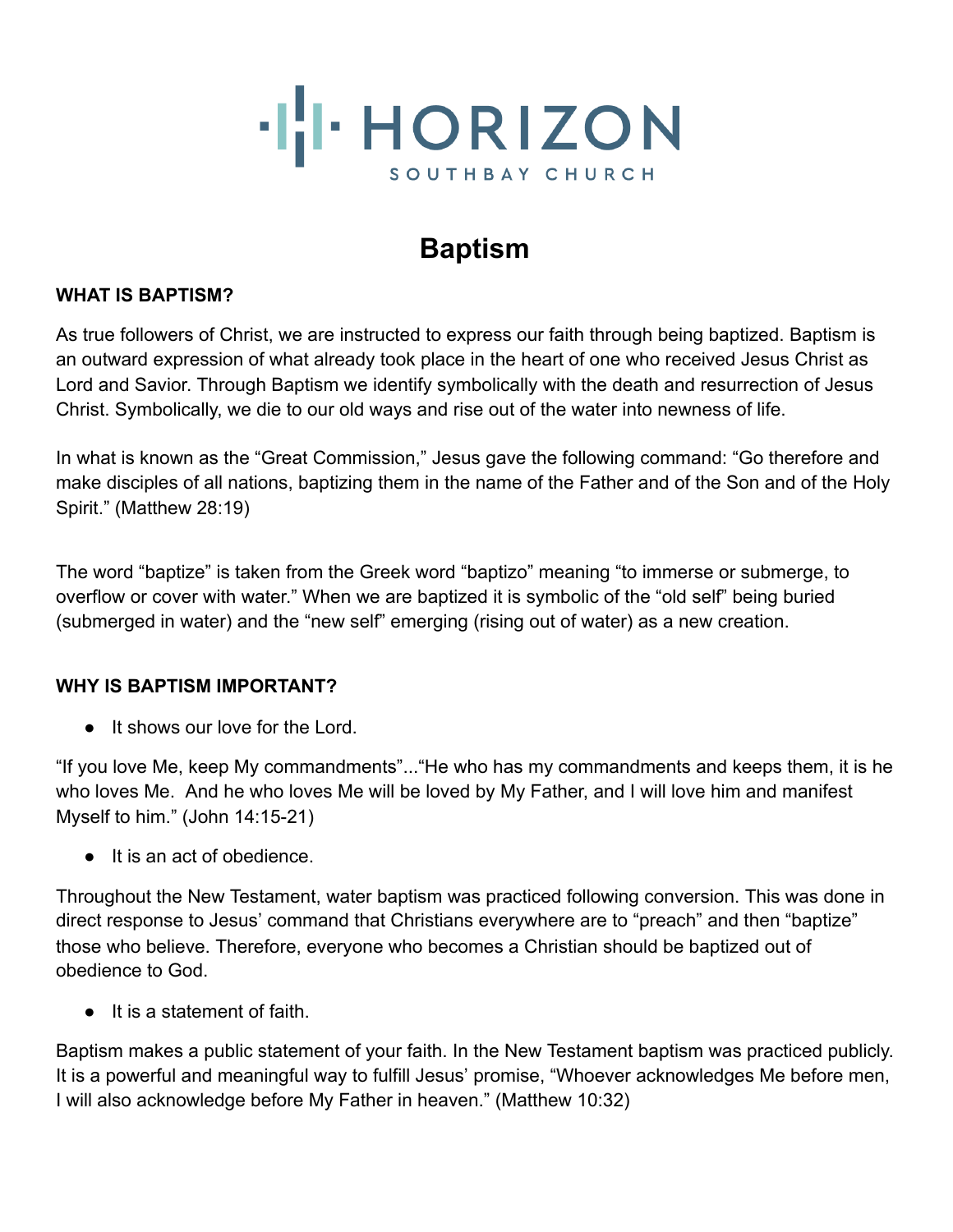#### **WHAT BAPTISM CANNOT DO**

Baptism cannot save you. Salvation comes through faith alone and not works. (Ephesians 2:8) Rather, it gives evidence through public action that a person is already saved.

Baptism cannot cleanse from sin. The cleansing of sin takes place when we believe and accept Christ and ask Him to cleanse our sins. (1 John 1:9) Baptism is a witness to our cleansing, but water itself is powerless to cleanse from sin.

Baptism cannot magically free us from sinful habits. Self-control, moral purity, holiness and much more are all benefits of receiving Christ and allowing the Holy Spirit to influence and change us. Baptism should represent a statement on our part to live lives free from such controlling passions. Baptism tells others you willingly submitted your life to the process of spiritual growth and change through the power of the Holy Spirit.

## **PLEASE READ THE FOLLOWING SCRIPTURES ON BAPTISM**

Acts 8:26-39

Romans 6:1-4

*All scriptures quoted above are taken from the New King James Version, unless otherwise stated.*